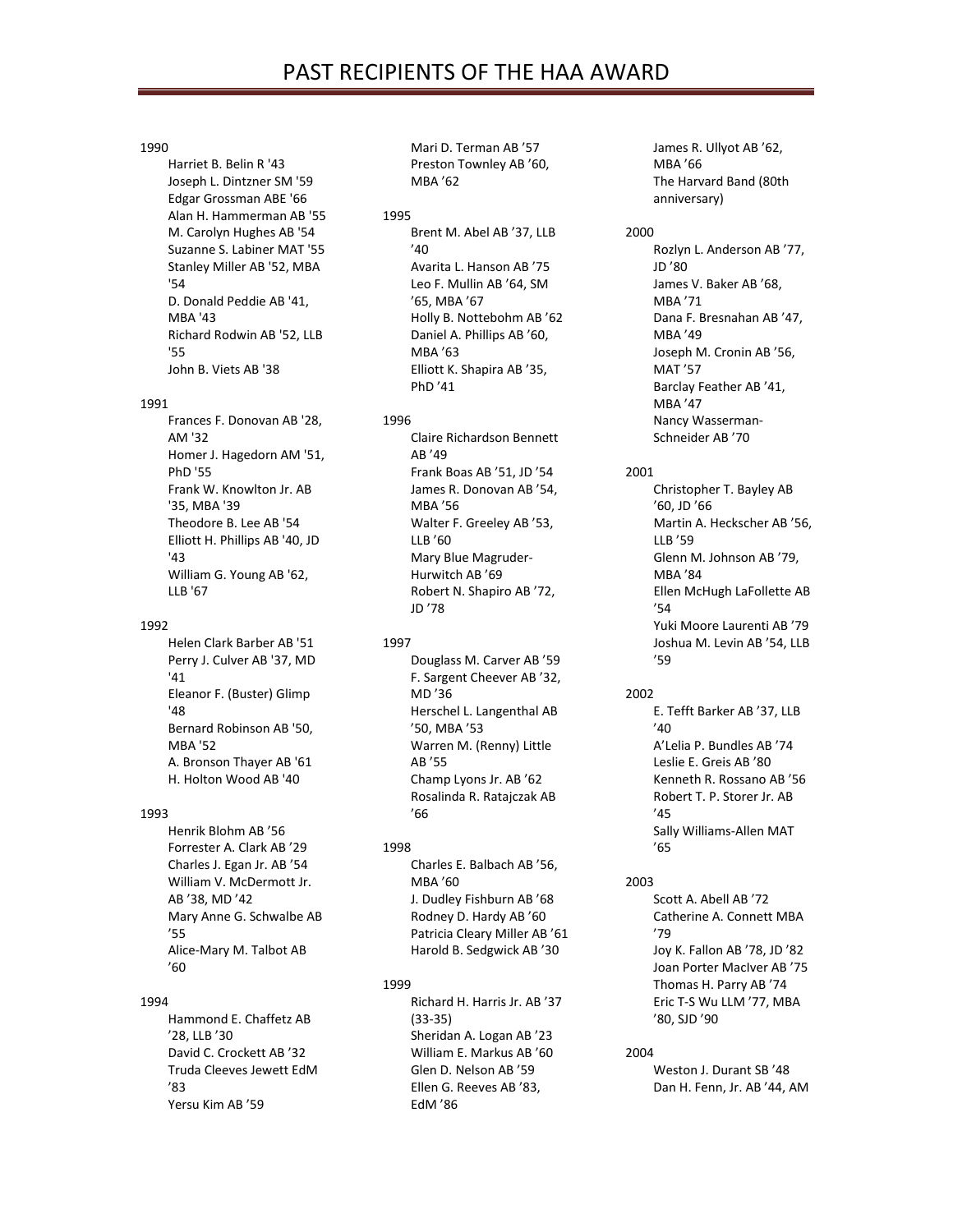# PAST RECIPIENTS OF THE HAA AWARD

#### '72

Fred N. Fishman SB '46, LLB '48 Thierry G. Porte AB '79, MBA '82 Jacques Sales LLM '67 Jane E. Tewksbury AB '74

#### 2005

Donald R. Beebe AB '72 Charlie L. Brock JD '67, AMP '79 Ledger D. Free AB '48 J. Louis Newell AB'57 Betsey Bradley Urschel EdM '63 Joanne Woods NH

#### 2006

Paul R. Corcoran Jr. AB '54 Frank H. Duehay AB '55, MAT '58, CAS '65, EdD '68, IOP '82 Karen Spencer Kelly AB '80 Frederic P. Smith AB '56, JD '59, AM '62 Sidney M. Spielvogel AM '46, MBA '49 Ciji Ware AB '64

#### 2007

Janet C. Corcoran AB '79, MCR '83 Eric L. Eversley, Jr. EdD '76 Victoria J. Franklin-Sisson AB '87 Ken C. Froewiss AB '67, AM '75, PhD '77 Michael LeVine AB '52 Richard F. Strasser AB '82, JD '85, MBA'86

## 2008

Peter C. B. Bynoe AB '72, JD '75, MBA '75 Deborah A. Goldfine AB '85, EdM '87 Nathaniel B. Guild AB '73 Susan B. Heath AB '67 Ella P. Smith ABE '66 Charles E. Wiggin AB '68, JD '72, MBA '72

## 2009

Jonathan Byrnes DBA '80 Michael Holland AB '66 Barbara Meyer AB '62 Roland Smith EdD '88

Beverly Sullivan NH Harry Thomas O'Hare AB '71, MBA '75

#### 2010

Nash Flores MBA '67 See-Yan Lin MPA '70, AM '72, PhD '77 Barbara Lukaszewicz MPA '78 Regina Montoya JD '78 Sanford Sacks MBA '66 Nancy-Beth Sheerr AB '71

#### 2011

Michael Cooper AB '57, LLB '60 Judith Dollenmayer AB '63 Philip Haughey AB '57 Thomas McKinley AB '74 Walter Morris AB '73, MBA '75 June Storey NH

# 2012

Teresita Alvarez-Bjelland AB '76, MBA '79 F. Gorham Brigham AB '37, MBA '39 Deborah Gelin AB '79, MBA '83 Joseph K. Hurd, Jr. AB '60, MD '64 John P. Kennedy AB '63 Michal G. Yamin AB '53, LLB '58

# 2013

Stephen W. Baird AB '74 Mary McGrath Carty AB '74 Sylvia Chase Gerson AM '70, PHD '75 Carl J. Martignetti AB '81, MBA '85 Peter D. Weldon AB '59 George H. Yeadon III AB '75

# 2014

Robert R. Bowie, Jr. AB '73 Marilyn J. Holifield JD '72 William R. Horton, Jr. AB '77 Winifred White Neisser AB '74 Eleanor Gossard Shore AB '51, MD '55, MPH '70 Maria A. Skirnick JD '69

# 2015

Thomas E. (Ted) Blamey MBA '70 Peter A. Carfagna AB '75, JD '79 Robert P. Fox Jr. AB '86 Joan Keenan AB '45, HRP '47 Robert M. Kraft AB '76 Nancy Sinsabaugh AB '76, MBA '78

## 2016

Walter K. Clair AB '77, MD '81, MPH '85 Ann Rand Eldridge AB '57, MAT '59 Frederick V. Fortmiller AB' 51, MBA '53 Kalle J. Heikkinen MBA '91 Juanita C. Hernandez AB '82, JD '85 Carl F. Muller AB '73, JD '76, MBA '76

# 2017

Leila T. Fawaz AM '72, PhD '79 Catherine A. (Kate) Gellert AB '93 Timothy P. McCarthy AB '93 Carlos A. Mendoza AB '88, MPP '90 Grace C. Scheibner ALB '90 Kenneth G. Standard AB '58, LLB '62

# 2018

Danguole Spakevicius Altman AB '81 Joseph F.X. Donovan Jr. AB '72 Paul J. Finnegan AB '75, MBA '82 C. Ronald Ostberg MArch '68 Harold I. (Harry) Pratt AB '59, LLB '63 Cynthia A. Torres AB '80, MBA '84

## 2019

Salvo Arena LLM '00 Paul L. Choi AB '86, JD '89 Katie Williams Fahs AB '83 Kevin Jennings AB '85